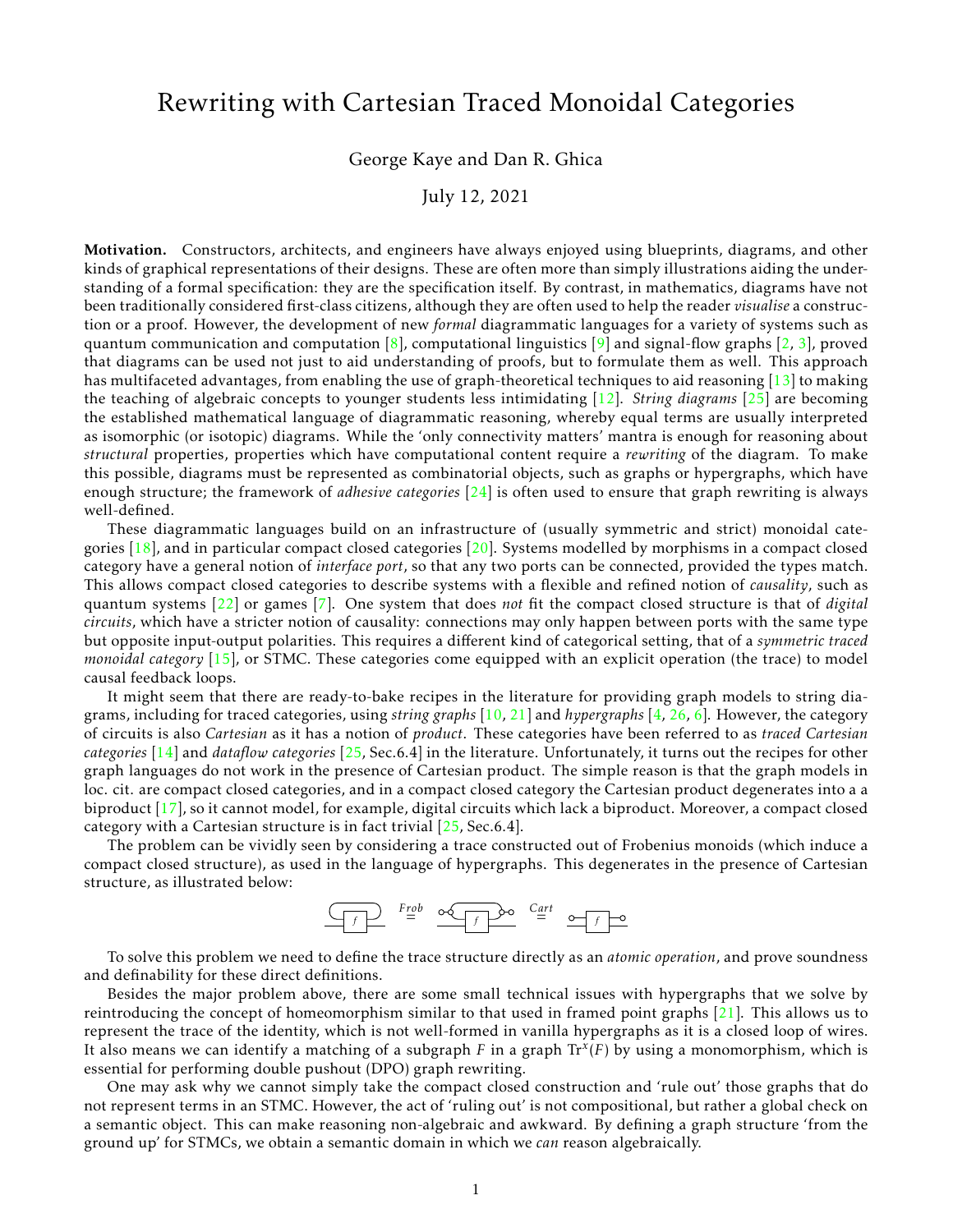

<span id="page-1-0"></span>Figure 1: Operations on hypergraphs over the signature  $\Sigma = {\phi, \psi}.$ 

Hypergraphs. Recent work [\[4,](#page-4-10) [26,](#page-5-5) [5,](#page-4-14) [6\]](#page-4-11) has established *directed hypergraphs* as the graph language of string diagram rewriting, with and without a Frobenius structure. However, as we have already established the category of hypergraphs  ${\rm Hyp}_{\Sigma}$  is not suitable for us. Instead we define a variant of hypergraphs known as *linear hypergraphs* with which we can define trace as an *atomic operation*. This language is *sound and complete* for STMCs: each linear hypergraph corresponds to a unique categorical term, up to the equations of the category. The use of the term *linear* stems from the fact that each vertex is the source and target of *one* edge each.

Definition 1 (Linear hypergraph). *A linear hypergraph is a tuple H* = (*E, S, T ,*s*,*t*,κ*) *where*

- *S, T* ⊂ A *are finite disjoint sets of equal cardinality, of* source *and* target *vertices*
- *E* ⊂ A *is a finite set disjoint from S and T , of* edges*.*
- s*,*t *are subsets of S and T , each partitioned into* |*E*| *(potentially empty) totally ordered parts.*
- $\kappa$  :  $T \rightarrow S$  *is a bijection between targets and sources, of connections.*

We split vertices into distinct sources and targets: this makes the concrete definitions of operations ( $[19, Sec. 4]$  $[19, Sec. 4]$ ) simpler. We split them into ordered disjoint parts for each edge, so each source and target vertex is associated with exactly one edge. This construction is reminiscent of the 'networks' from  $[16]$ , also used for traced categories.

We label hypergraphs with generators from a monoidal signature Σ with a function Λ : *E* → Σ, yielding *labelled* linear hypergraphs. We define the category LHyp<sub>Σ</sub> with objects the labelled linear hypergraphs over signature Σ and morphisms their source, target, connection and label-preserving homomorphisms.

We still need to provide the *interfaces* of our hypergraphs, to order the vertices not associated with an edge. The usual way to do this is through *ordered cospans* [\[1\]](#page-4-17). The legs of the cospan are *discrete hypergraphs*: hypergraphs containing *m* source and target vertices and no edges. We write these hypergraphs simply as *m*: for example,  $m \rightarrow F \leftarrow n$  represents a hypergraph with *m* inputs and *n* outputs. However, we cannot arbitrarily identify inputs and outputs: this would require a Frobenius structure. We adapt the condition used in  $[4]$ .

Definition 2. *For m,n* ∈ N *and (labelled) linear hypergraph F, we say that a cospan of monomorphisms m p* −→ *F q* ←− *n is* monogamous *if for all*  $t \in T_m$ *,*  $p_T(t) \notin t_F$ *, and for all*  $s \in S_n$ *,*  $q_S(s) \notin s_F$ *.* 

Let  $MCsp_D({\bf LHyp}_\Sigma)$  be the cospan bicategory [ $4$ ] containing only the monogamous discrete cospans over  ${\bf LHyp}_\Sigma.$ 

Operations. We can now define operations on linear hypergraphs. For composition, tensor and symmetry the interpretations are obvious enough: typical instances are illustrated in Figure [1.](#page-1-0) The only subtlety is the trace: while one may be tempted to simply 'join up' the outputs and the inputs, this can lead to problems when considering the trace of the identity Tr*<sup>x</sup>* (id*<sup>x</sup>* ). This is a closed loop of wires [\[14\]](#page-4-12): something we cannot represent as a well-formed linear hypergraph. To solve this issue, we reintroduce the notion of homeomorphism from [\[21\]](#page-5-4), to introduce *identity edges*. We can introduce an identity edge at any vertex with an *expansion* and remove them with a *smoothing*, unless this would form a closed loop. We call a hypergraph with no possible smoothings *minimal*. This means we can the trace of the identity as an edge with connected source and target, as in Figure [1.](#page-1-0)

Soundness and completeness. We propose linear hypergraphs as a graphical language for STMCs. We focus on traced PROPs [\[23\]](#page-5-6), categories with natural numbers as objects and addition as tensor product: from now on we fix a traced PROP Term<sub>Σ</sub>, freely generated over signature Σ. The first step is to translate from terms into hypergraphs.

Definition 3 (Interpretation functor). *We define the interpretation functor from terms to labelled linear hypergraphs as*  $t$ he identity-on-objects traced monoidal functor  $[\![-\!]$   $\colon$   ${\sf Term}_\Sigma \to {\cal M}$ Csp $_D({\bm{LHyp}}_\Sigma)$ :

- For a generator  $\phi : m \to n \in \Sigma$ ,  $\llbracket \phi \rrbracket = m \to F \leftarrow n$ , where F is the linear hypergraph with one edge  $\phi$ .
- *f* · *g,* id*n, f* ⊗*g, σm,n and Tr<sup>x</sup>* (*f* ) *are defined as their corresponding operations on linear hypergraphs .*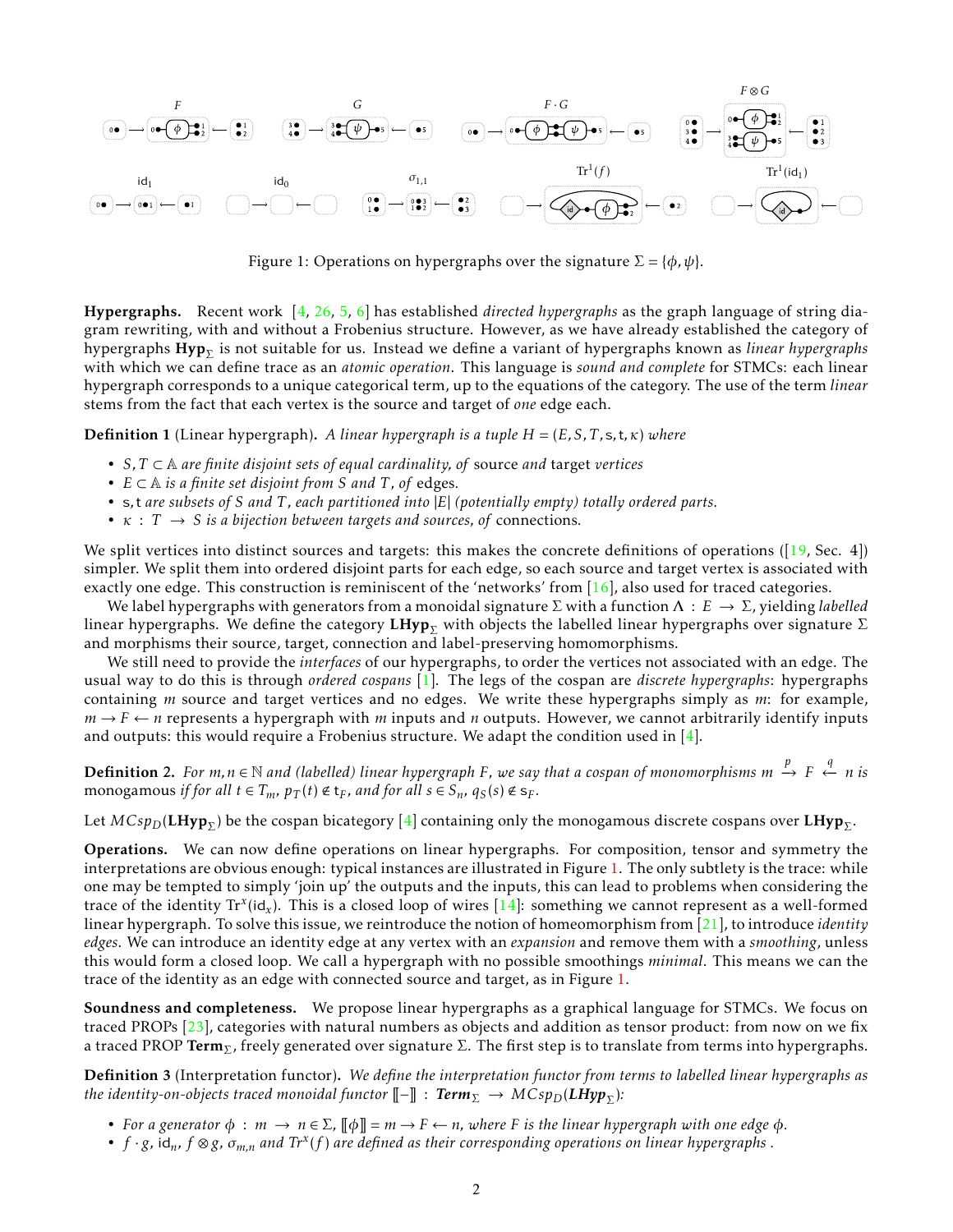*φ ψ* ~− −−−→

<span id="page-2-0"></span>Figure 2: Interpreting a categorical term as a cospan of linear hypergraphs



<span id="page-2-1"></span>Figure 3: A hypergraph and its corresponding categorical term.

The interpretation functor is illustrated in Figure [2.](#page-2-0) For us to have soundness we must show that all axioms of STMCs (see e.g. [\[15,](#page-4-8) Sec. 3]) hold in the language of linear hypergraphs.

**Theorem 4** (Soundness). *For any morphisms*  $f, g \in \text{Term}_\Sigma$ , if  $f = g$  *under the equational theory of the category then their interpretations as cospans of labelled linear hypergraphs are isomorphic,*  $\llbracket f \rrbracket = \llbracket g \rrbracket$ .

The converse is *completeness*: every valid linear hypergraph must correspond to a unique term in Term<sub>Σ</sub>. First we show *definability*: there exists a functor from which we can recover at least one categorical term from a cospan of linear hypergraphs. We fix an edge order ≤ on the edges and use this to define a tensor stack of the corresponding generators. Then we trace around the outputs of these generators, and define a shuffle of symmetries and identities to connect them to the appropriate inputs. The procedure is demonstrated in Figure [3.](#page-2-1)

Definition 5 (Definability functor). *We define the definability functor as the identity-on-objects traced monoidal functor* hh−ii : *MCspD*(*LHyp*<sup>Σ</sup> ) → *Term*<sup>Σ</sup> *with its action defined for a given edge order* ≤ *as*

$$
\langle\!\langle m \rightarrow F \leftarrow n \rangle\!\rangle_{\leq} = Tr^{x-m}(\text{shuffle}(F)_{\leq} \cdot \text{stack}(F)_{\leq} \otimes id_n)
$$

**Proposition 6** (Definability). *For any*  $F \in LHyp_{\Sigma}$  and edge order  $\leq$ , then  $m \to F \leftarrow n \equiv [\&\langle m \to F \leftarrow n \rangle_{\leq}].$ 

We must also show *coherence*: the resulting categorical term is the same regardless of the initial choice of edge order.

**Proposition** 7 (Coherence). *For all orderings of edges*  $\leq_x$  *on some*  $F \in LHyp_{\Sigma}$ *,* 

$$
\langle\!\langle m \rightarrow F \leftarrow n \rangle\!\rangle_{\leq_1} = \langle\!\langle m \rightarrow F \leftarrow n \rangle\!\rangle_{\leq_2} = \cdots = \langle\!\langle m \rightarrow F \leftarrow n \rangle\!\rangle_{\leq_x}
$$

**Theorem 8** (Completeness). *For any cospan of linear hypergraphs*  $m \to F \leftarrow n \in MCsp_D(LHyp_\Sigma)$  *there exists a unique morphism*  $f \in \text{Term}_{\Sigma}$ , up to the equations of the STMC, such that  $||f|| = F$ . Moreover, for any  $f \in \text{Term}_{\Sigma}$ ,  $\langle \Vert f \Vert \rangle = f$ .

Graph rewriting. A popular approach to graph rewriting is double pushout (DPO) rewriting [\[11\]](#page-4-18): we use an extension of the traditional definition known as DPO rewriting *with interfaces* [\[5\]](#page-4-14). To ensure that rewriting is always well-defined, the framework of *adhesive categories* is often used [\[24\]](#page-5-1). The key property that holds in adhesive

 $\rho$  categories is that pushout complements are unique if they exist for a rewrite rule  $L \xleftarrow{p} K → R$  and matching  $L → G$ , providing *p* is mono. Since our category of linear hypergraphs is a full subcategory of the adhesive category of 'regular' hypergraphs  $\mathbf{Hyp}_{\Sigma}$ , we can inherit some of the adhesivity.

**Proposition 9.**  $LHyp_\Sigma$ *is a partial adhesive category [\[21\]](#page-5-4).* 

This means we can rewrite in  $\mathbf{LHyp}_\Sigma$  just as we would in  $\mathbf{Hyp}_\Sigma:$  we refer the reader to [\[4,](#page-4-10) Sec. 4] for concrete details. An example is illustrated in Figure [5.](#page-3-0)

Moreover, since we are considering hypergraphs up to homeomorphism, we must consider *matchings modulo homeomorphism*. Essentially, this means that we disregard all identity edges and only work with the minimal versions of any graphs involved. However, sometimes identity edges are essential for well-definedness of rewriting. We will now examine these cases.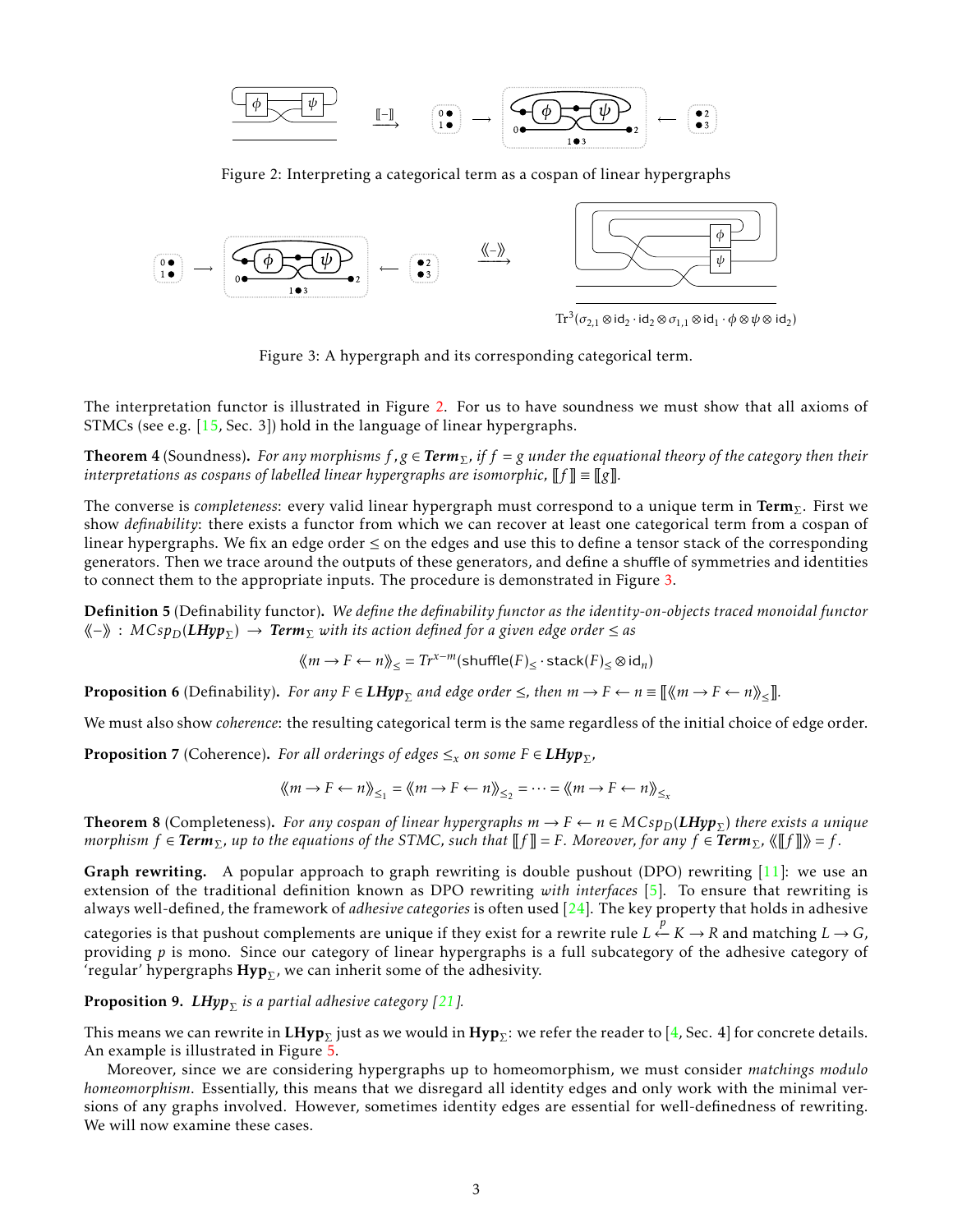

<span id="page-3-1"></span>Figure 4: The two expansion rules: rule expansion and matching expansion.

We have previously established that the pushout complement is only unique for rules *L* ← *K* → *R* where *p* is mono (*left-linear* rules). Some useful rules, such as introducing an edge to an identity wire, are not left-linear, We can perform a *rule expansion* (Fig. [4\)](#page-3-1) to transform it into an appropriate form.

In *partial* adhesive categories, we also require the matching *L* → *G* to be mono. When we introduce the trace it can lead to situations where the outputs can be 'bent around' to connect to the inputs, as illustrated in the top of Fig. [4.](#page-3-1) This means that *m* is *not* mono,so the pushout complement would not be unique; one of the results would also discard the trace completely. We perform a *matching expansion* (Fig. [4\)](#page-3-1) to obtain a monomorphism *m*˜.

 $D$ efinition 10. *For a rewrite span L* ← *K* → *R and morphism L* → *G* ∈ LHyp<sub>Σ</sub>, the homeomorphism rewriting system H *is as follows. First, repeatedly apply smoothings until L and G are minimal. If p is not mono, expand each* (*t, s*) ∈ *L mapped* to by multiple vertices in K, and for each  $(t', s') \in G$  mapped to by  $(t, s)$ . If q is not mono, expand each  $(t, s) \in G$  mapped to *by multiple vertices in L.* We write  $\tilde{L}$ ,  $\tilde{G}$ ,  $\tilde{p}$  and  $\tilde{q}$  for the resulting hypergraphs and morphisms from applying H.

Proposition 11. H *is terminating.*

*Proof.* Performing smoothings always reduces the size of the graph, and  $\tilde{p}$  and  $\tilde{q}$  are always mono.

 $\Box$ 

To consider if a hypergraph *G* is a candidate for rewriting with rule  $L \leftarrow K \rightarrow R$ , we first rewrite with *H*. If there then exists a monomorphism  $\tilde{L} \to \tilde{G}$ , we say there is a *mono modulo homeomorphism*  $L \to G$ . If this mono has a pushout complement, we call it a *matching modulo homeomorphism*.

**Theorem 12** (Rewriting). For  $m \to G \leftarrow n \in M Csp_D(LHyp_{\Sigma})$ , span  $L \xleftarrow{p} m+n \to R \in LHyp_{\Sigma}$  with p mono, and matching  $m$ onomorphism  $L \to G$   $\in$   $LHyp_{\Sigma}$ , the rewriting procedure yields a unique cospan  $m \to H \leftarrow n \in MCsp_D(LHyp_{\Sigma})$ .

A benefit of rewriting with *linear* hypergraphs is that *every* monomorphism in **LHyp**<sub>∑</sub> can act as a matching in the rewriting procedure, as the oft-required 'no-dangling-hyperedges' condition always holds in our context.

**Theorem 13.** All monomorphisms modulo homeomorphism in  $LHyp_\Sigma$  are matchings modulo homeomorphism.

We can then conclude the final rewriting result:

**Theorem 14.** For a set of axioms  $E$  in **Term**<sub> $\Sigma$ </sub> and  $g, h \in \text{Term}_{\Sigma}$ ,  $g = h$  by the laws of STMCs and  $E$  if and only if  $||g||$ *rewrites to*  $\llbracket h \rrbracket$  *using the DPO procedure.* 

We can therefore reason graphically in systems modelled as morphisms in an STMC with a Cartesian structure, such as digital circuits. This will allow us to make the proofs in  $[13]$  formal, which is the next step in our work.



<span id="page-3-0"></span>Figure 5: Applying the DPO procedure to the matching in Figure [4](#page-3-1)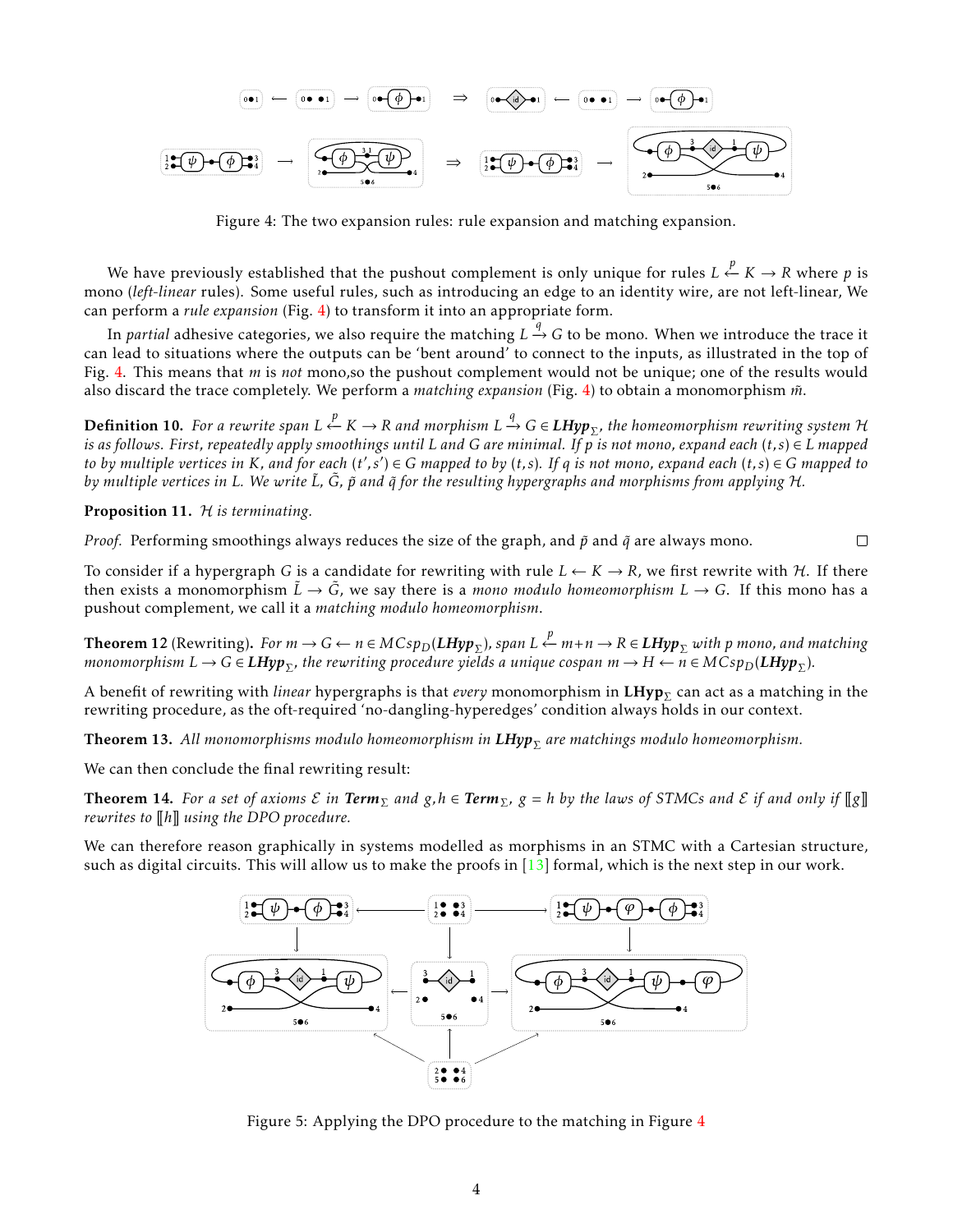## References

- <span id="page-4-17"></span>[1] J. C. Baez and K. Courser. Structured cospans, 2020. URL <https://arxiv.org/abs/1911.04630>.
- <span id="page-4-2"></span>[2] F. Bonchi, P. Sobocinski, and F. Zanasi. A categorical semantics of signal flow graphs. In ´ *International Conference on Concurrency Theory*, pages 435–450. Springer, 2014. doi[:10.1007/978-3-662-44584-6](https://doi.org/10.1007/978-3-662-44584-6_30) 30.
- <span id="page-4-3"></span>[3] F. Bonchi, P. Sobocinski, and F. Zanasi. Full abstraction for signal flow graphs. In *Proceedings of the 42nd Annual ACM SIGPLAN-SIGACT Symposium on Principles of Programming Languages*, POPL '15, page 515–526. Association for Computing Machinery, 2015. doi[:10.1145/2676726.2676993.](https://doi.org/10.1145/2676726.2676993)
- <span id="page-4-10"></span>[4] F. Bonchi, F. Gadducci, A. Kissinger, P. Sobocinski, and F. Zanasi. Rewriting modulo symmetric monoidal ´ structure. In *2016 31st Annual ACM/IEEE Symposium on Logic in Computer Science (LICS)*, pages 1–10. IEEE, 2016. doi[:10.1145/2933575.2935316.](https://doi.org/10.1145/2933575.2935316)
- <span id="page-4-14"></span>[5] F. Bonchi, F. Gadducci, A. Kissinger, P. Sobocinski, and F. Zanasi. Confluence of graph rewriting with inter- ´ faces. In *European Symposium on Programming*, pages 141–169. Springer, 2017. doi[:10.1007/978-3-662-54434-](https://doi.org/10.1007/978-3-662-54434-1_6)  $1 - 6.$  $1 - 6.$
- <span id="page-4-11"></span>[6] F. Bonchi, F. Gadducci, A. Kissinger, P. Sobocinski, and F. Zanasi. Rewriting with Frobenius. In *Proceedings of the 33rd Annual ACM/IEEE Symposium on Logic in Computer Science*, pages 165–174, 2018. doi[:10.1145/3209108.3209137.](https://doi.org/10.1145/3209108.3209137)
- <span id="page-4-7"></span>[7] S. Castellan and P. Clairambault. Causality vs. interleavings in concurrent game semantics. In *The 27th International Conference on Concurrency Theory (CONCUR 2016)*, volume 32, pages 1 – 3214, Quebec City, ´ Canada, Aug. 2016. doi[:10.4230/LIPIcs.CONCUR.2016.32.](https://doi.org/10.4230/LIPIcs.CONCUR.2016.32)
- <span id="page-4-0"></span>[8] B. Coecke and A. Kissinger. Picturing quantum processes. In *International Conference on Theory and Application of Diagrams*, pages 28–31. Springer, 2018. doi[:10.1007/978-3-319-91376-6](https://doi.org/10.1007/978-3-319-91376-6_6) 6.
- <span id="page-4-1"></span>[9] B. Coecke, M. Sadrzadeh, and S. Clark. Mathematical foundations for a compositional distributional model of meaning, 2010. URL <https://arxiv.org/abs/1003.4394>.
- <span id="page-4-9"></span>[10] L. Dixon and A. Kissinger. Open graphs and monoidal theories. *Mathematical Structures in Computer Science*, 23:308–359, 2013. doi[:10.1017/S0960129512000138.](https://doi.org/10.1017/S0960129512000138)
- <span id="page-4-18"></span>[11] H. Ehrig, M. Pfender, and H. J. Schneider. Graph-grammars: An algebraic approach. In *14th Annual Symposium on Switching and Automata Theory (swat 1973)*, pages 167–180. IEEE, 1973. doi[:10.1109/SWAT.1973.11.](https://doi.org/10.1109/SWAT.1973.11)
- <span id="page-4-5"></span>[12] D. R. Ghica. A knot theory for eight year olds. *Mathematical Teaching*, (264-268), 2018. URL [https://www.](https://www.atm.org.uk/Mathematics-Teaching-Journal-Archive/149275) [atm.org.uk/Mathematics-Teaching-Journal-Archive/149275](https://www.atm.org.uk/Mathematics-Teaching-Journal-Archive/149275).
- <span id="page-4-4"></span>[13] D. R. Ghica, A. Jung, and A. Lopez. Diagrammatic Semantics for Digital Circuits. In *26th EACSL Annual Conference on Computer Science Logic (CSL 2017)*, volume 82, pages 24:1–24:16. Schloss Dagstuhl–Leibniz-Zentrum fuer Informatik, 2017. doi[:10.4230/LIPIcs.CSL.2017.24.](https://doi.org/10.4230/LIPIcs.CSL.2017.24)
- <span id="page-4-12"></span>[14] M. Hasegawa. Recursion from cyclic sharing: traced monoidal categories and models of cyclic lambda calculi. In *International Conference on Typed Lambda Calculi and Applications*, pages 196–213. Springer, 1997. doi[:10.1007/3-540-62688-3](https://doi.org/10.1007/3-540-62688-3_37) 37.
- <span id="page-4-8"></span>[15] M. Hasegawa. On traced monoidal closed categories. *Mathematical Structures in Computer Science*, 19(2):217– 244, 2009. doi[:10.1017/S0960129508007184.](https://doi.org/10.1017/S0960129508007184)
- <span id="page-4-16"></span>[16] M. Hasegawa. *Models of Sharing Graphs: A Categorical Semantics of let and letrec*. Springer Science & Business Media, 2012. doi[:10.1007/978-1-4471-0865-8.](https://doi.org/10.1007/978-1-4471-0865-8)
- <span id="page-4-13"></span>[17] R. Houston. Finite products are biproducts in a compact closed category. *Journal of Pure and Applied Algebra*, 212(2):394–400, 2008. doi[:10.1016/j.jpaa.2007.05.021.](https://doi.org/10.1016/j.jpaa.2007.05.021)
- <span id="page-4-6"></span>[18] A. Joyal and R. Street. The geometry of tensor calculus, I. *Advances in mathematics*, 88(1):55–112, 1991. doi[:10.1016/0001-8708\(91\)90003-P.](https://doi.org/10.1016/0001-8708(91)90003-P)
- <span id="page-4-15"></span>[19] G. Kaye. Rewriting graphically with symmetric traced monoidal categories, 2021. URL [https://arxiv.org/](https://arxiv.org/abs/2010.06319) [abs/2010.06319](https://arxiv.org/abs/2010.06319).